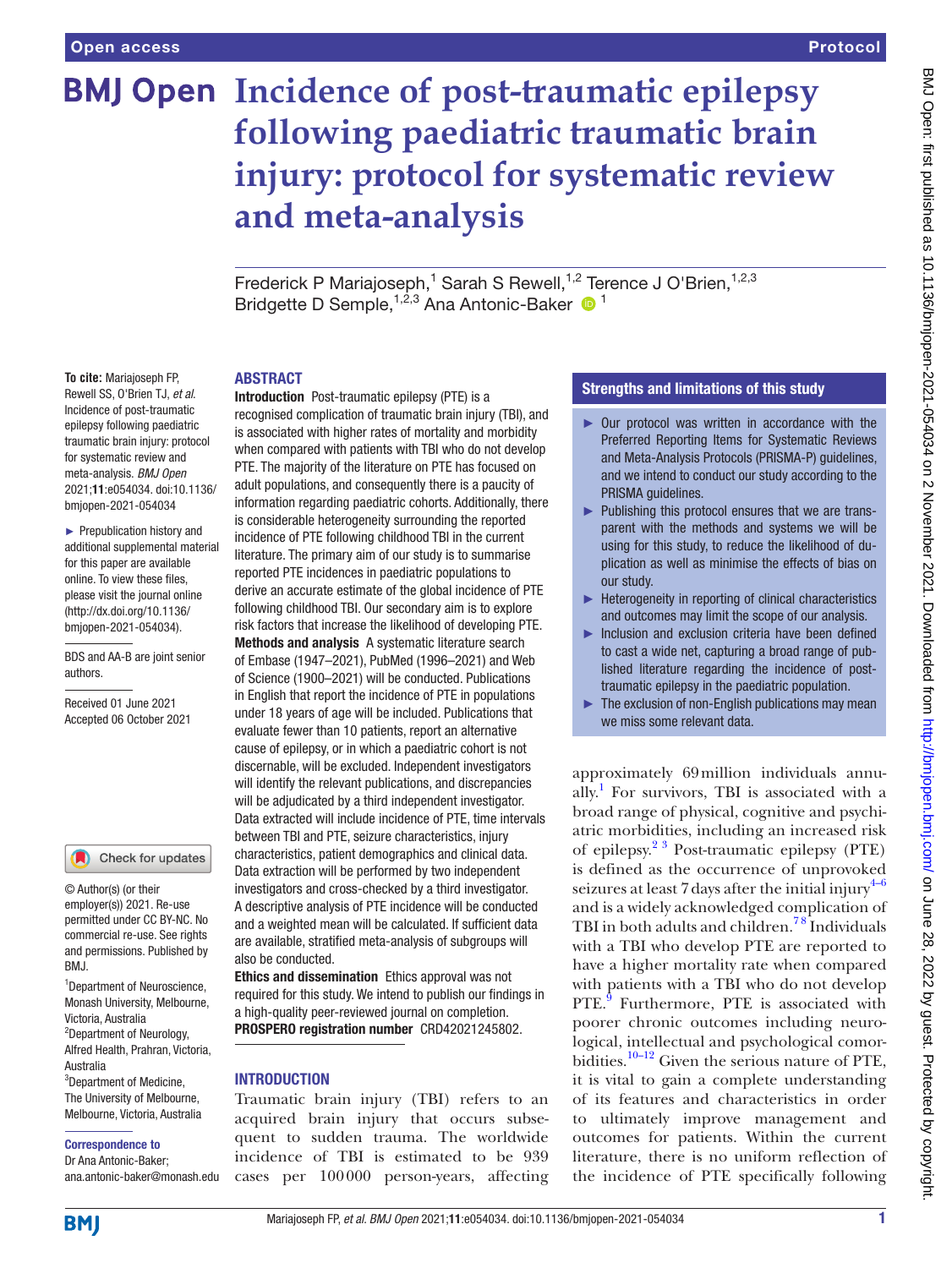#### Open access

TBI sustained during childhood, as most available data have been concentrated on adult populations, both civilian and military. Making this distinction from adult TBI is important, as developmental age at the time of injury is increasingly recognised as a critical determinant of secondary neuropathology and functional outcomes after TBI[.13–15](#page-3-6) In addition, the causes and mechanisms of TBI may differ in a paediatric population compared with adult cohorts, with a greater proportion attributed to falls and non-accidental injuries. $^{16}$  Against this backdrop, we outline a protocol for conducting a systematic review and meta-analysis to comprehensively investigate the incidence of PTE following paediatric TBI.

The primary outcome measure of this study will be to assess the incidence of epilepsy following childhood (or, paediatric) TBI. Secondary outcome measures will include risk factors such as injury severity, patient demographics and clinical findings and their impact on PTE incidence. In adults, several risk factors for the development of PTE have been identified, including higher injury severity (a higher score on the Glasgow Outcome Scale), skull fracture and the presence of haematomas,<sup>[17](#page-3-8)</sup> while some studies have identified male sex, interventions and procedures such as mechanical ventilation and acute postinjury seizures, as factors that increase the likelihood of PTE.<sup>18'19</sup> Such risk factors have been poorly defined to date in PTE after childhood TBI.

## METHODS AND ANALYSIS Protocol and registration

This protocol was written according to the Preferred Reporting Items for Systematic Reviews and Meta-Analyses Protocols guidelines. $2^0$  The study was designed by discussion with our scientific team with expertise in both TBI and epilepsy research, including translational scientists (SSR, AA-B, BDS) and clinicians (TJO'B) and a clinical trainee (FPM). The protocol is registered in PROSPERO ([www.crd.york.ac.uk/prospero/\)](www.crd.york.ac.uk/prospero/).

## Disease of interest

Between 4% and 53% of patients have been reported to experience acute post-traumatic seizures following TBI, defined as provoked seizures occurring within the first 7days post-injury.[7 21](#page-3-3) Post-traumatic seizures are a recognised early complication of TBI, which occur as a result of the acute damage sustained by the brain. 'Immediate' seizures are characterised as those occurring within 24 hours of injury), while 'early' seizures refer to those observed within the first week of injury. In contrast, PTE is a distinct phenomenon and refers to 'late'-onset seizures (more than 7days postinjury), that are recurrent and unprovoked, as a consequence of secondary injury processes that promote hyperexcitable neuronal circuitry. $^{21}$  In line with general consensus in the field, this protocol considers the presentation of late post-traumatic seizures to be adequate for the diagnosis of PTE.<sup>[22](#page-3-12)</sup>

# Intervention assessed

The intervention assessed will be TBI sustained in the context of paediatric or childhood populations.

## Control populations

The control group for our study will be individuals with TBI who do not develop PTE.

## Outcome measures

The primary outcome measure will be the reported incidence of epilepsy. Secondary outcome measures will include the effects of potential factors that may increase the risk of developing PTE, such as patient characteristics as well as clinical and injury characteristics.

#### Literature search

A comprehensive literature search will be conducted of three electronic databases: PubMed (1996–2021), Embase (1947–2021) and Web of Science (1900–2021). Key search terms will include variations and synonyms of the following: epilepsy ("epilepsy" or "seizure" or "status epilepticus"), traumatic brain injury ("traumatic brain injury" or "post-traumatic" or "traumatic" or "TBI" or "brain injury"), and pediatric ("paediatric" or "pediatric" or "newborn" or "infan\*" or "child\*"). For the full list of search terms, please refer to the [online supplemental file](https://dx.doi.org/10.1136/bmjopen-2021-054034). Our search strategy will not include any language filters.

## Other sources

To ensure that all relevant articles are included in our study, we will review reference lists of all included studies. Additionally, we will also analyse the reference lists of any previously conducted review articles. The results from our three database searches will be combined with an AND link. All articles yielded from our search will be combined into a single file, and Endnote software (V.X8, Clarivate Analytics) will be used to remove duplicates.

# Selection criteria

## Inclusion criteria

Publications with primary clinical data that report PTE in patients under the age of 18 years at the time of injury will be included.

## Exclusion criteria

Review publications, grey literature, conference abstracts and publications in languages other than English will be excluded from our review. Publications that do not report patient cohorts under the age of 18 years, or from which it is not possible to ascertain paediatric cases, will not be included. Additionally, publications that evaluate fewer than 10 patients will be excluded. Patients with an alternative identifiable cause of epilepsy (eg, epileptogenic lesions unrelated to traumatic insult or an identified pathogenic genomic abnormality) will be excluded.

The web-based systematic review platform Covidence [\(www.covidence.org;](www.covidence.org) Veritas Health Innovation, Melbourne, Australia) will be used to facilitate the screening process. All studies will undergo abstract and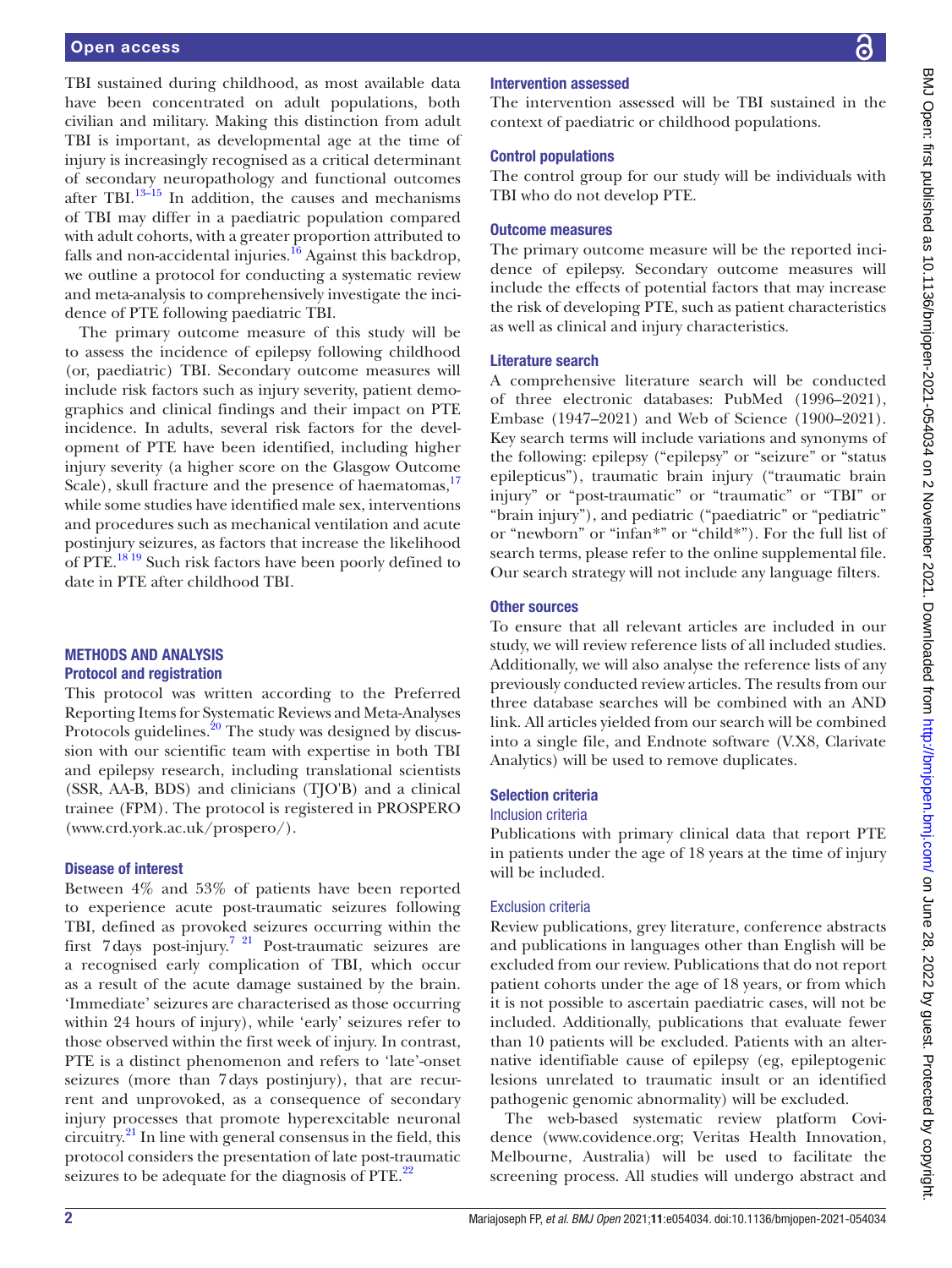title screening by two independent investigators (FPM and SSR), followed by full-text screening by two independent investigators (FPM and SSR). All conflicts during this process will be resolved by a third investigator (BDS, TJO'B or AA-B).

# Data collection

Two independent investigators (FPM and SSR) will extract data from the included studies. In addition to the primary outcome measure, additional variables to be extracted include the following: patient demographics (including age at injury), severity of injury (admission Glasgow Coma Score), diagnostic findings (pathology identified by acute CT), management of TBI (intensive care unit length of stay, intracranial pressure monitoring, interventions such as decompressive craniectomy and administration of anti-seizure medications), the presence/absence of immediate and/or early seizures, mechanism of injury (falls, non-accidental injury, motor vehicle accidents, etc) and the time interval between PTE and TBI (months/years). Pathology identified on CT imaging will be classified according to anatomical location as well as the presence of haemorrhagic contusion, although this classification system is not final and may be revised to better represent the reporting styles of included publication.

## Risk of bias assessment

Risk of bias will be assessed by using a modified version of the Newcastle-Ottawa Scale*,* a quality assessment scale for cohort studies which encompasses the domains of selection, comparability and outcome. $^{23}$  Each study will be scored and evaluated by two independent investigators (FPM and SSR).

## Data analysis

For each study, we will calculate the proportion of patients with PTE. We will then use Der Simonian and Laird random effect meta-analysis to calculate summary estimate of effect size. The data will be presented as percentage incidence of PTE and its 95% CIs. Statistical heterogeneity of included studies will be measured with I 2 . If sufficient data are available, from a minimum of five publications, we will perform stratified meta-analysis and meta-regression to investigate the influence of subgroups on our primary outcome as well as the impact of study design characteristics on results. The effects of subgroups will be determined by using multivariate logistic regression analysis using STATA, with statistical significance set to p<0.05. The subgroups for primary outcome (incidence of PTE following TBI in paediatric population) will be based on additional variables described above in 'Data Collection', for example, patient demographics (age, sex), age of initial TBI, time of follow-up, time of seizure onset and severity of injury. To assess the effects of publication bias, we will perform funnel plot, Egger regression and trim and fill. $^{24}$  $^{24}$  $^{24}$ 

# Ethics and dissemination

Ethics approval was not sought or required for this study as data will be obtained from the already published literature. On completion of the systematic review, we will publish the findings in a peer-reviewed academic journal, with raw data available on reasonable request. Additionally, results may also be disseminated in the form of conferences, presentations and seminars.

## **DISCUSSION**

Our study aims to evaluate and summarise all available published data on the incidence of PTE following paediatric TBI. Seizures in individuals with PTE are often medically intractable, and the promise of new treatments to prevent epileptogenesis after TBI has not yet been realised. $25$  The purpose of our study is to generate improved understanding of PTE in the paediatric population, which will assist clinicians in their approach to the management of both TBI and PTE. Additionally, we hope that this review will identify knowledge gaps and define unanswered research questions, which will provide direction for future research and investigation on this topic, driving towards new strategies to prevent and treat PTE.

To the best of our knowledge, there are currently no other systematic reviews that uniformly consider PTE incidence after childhood TBI. However, our study will complement previous systematic reviews which have investigated the incidence of  $TBI^{26}$  $TBI^{26}$  $TBI^{26}$  and epilepsy<sup>27</sup> separately, as well as risk factors of PTE in adult populations.[28](#page-3-18) The specific patient population that we are targeting is the key strength of our review when compared with other studies, as we will obtain an accurate representation of the risk of PTE in a paediatric setting. Focusing exclusively on the paediatric population is important, as it is increasingly recognised that the consequences of TBI are dependent on the developmental age at the time of injury.[14 29](#page-3-19) Findings from PTE research in the adult brain may not necessarily apply equally to PTE in the paediatric context, where epileptogenesis after a TBI may be influenced by ongoing brain maturation. By further exploring the risk factors that contribute to PTE in this cohort, this study will also provide valuable information for clinical management.

Our study has a number of potential limitations. First, we are not including non-English publications in our analysis, which may exclude some relevant data. Additionally, we are not setting a limit on the study design of publications, which may affect the quality of studies included. Our analysis may be limited by the heterogeneity in the reporting of patient characteristics and clinical outcomes. Finally, studies that report a mixed population of both adult and paediatric patients will be considered for inclusion, but their contribution to our analysis may be challenging if these two age groups were integrated.

Contributors FPM, BS and AA-B conceived and designed the review. FPM developed the first draft of the protocol manuscript, then SSR, TO'B, BDS and AA-B